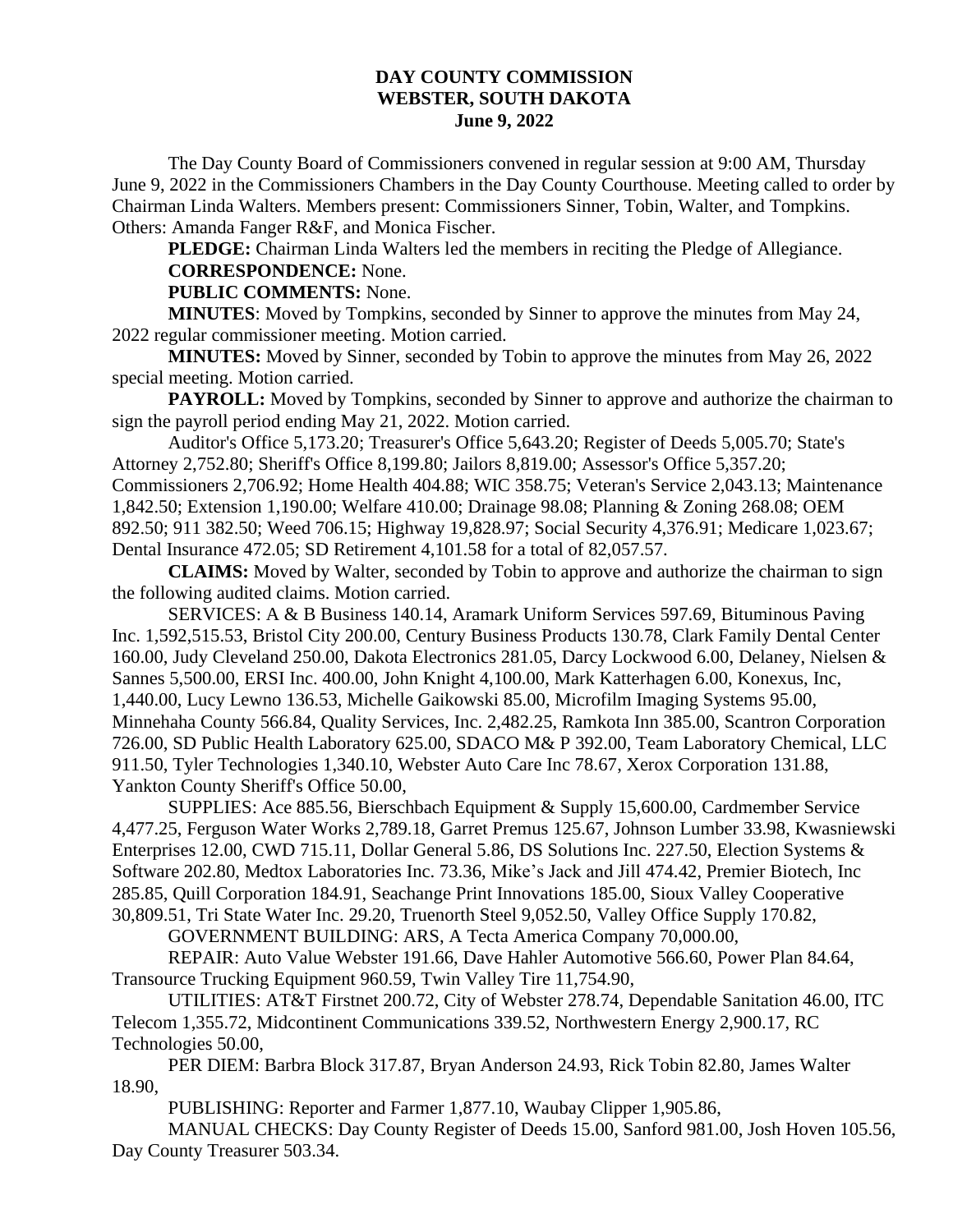**CANVAS JUNE 7, 2022 PRIMARY ELECTION:** Chairman Walters recessed the regular session at 9:01 AM to convene as a Canvassing Board for the purpose of canvassing the June 7, 2022 Primary Election as authorized by SDCL12-20-36. Commission members present: Chairman Linda Walters, Jim Walter, Rick Tobin, Derek Sinner and Jim Tompkins. Also present were Auditor Zimmerman, States Attorney Knight, Amanda Fanger-R&F and Monica Fisher. Chairman Walters reconvened the regular session at 9:08 AM. Results as follows: No Provisional Ballots. 1,240 ballots cast.

United States Senator: John R. Thune 537, Bruce Whalen 119, Mark Mowry 44. United States Representative: Dusty Johnson 440, Taffy Howard 262. Governor: Steven Haugaard 125, Kristi Noem 588. State Senator District 01: Michael H. Rohl 483, Joe Donnell 162. County Commissioner District 5: Derek L. Sinner 86, Joshua Atherton 59. Constitutional Amendment C: Yes 277, No 938. Moved by Tobin, seconded by Tompkins to accept the results of the June 7, 2022 Primary Election. Motion carried.

**SURPLUS SWEEPER:** Custodian Holland asked the board for permission to surplus the 2019 John Deere Sweeper attachment and sell on Purple Wave. Motion by Sinner, seconded by Walter to surplus and sell 2019 sweeper attachment. Motion carried. Holland asked the board to purchase a push mower if the sweeper sells. No decisions were made.

**FAIRGROUND WATER LINES:** Vicki Duerre, Amy Fischer, and Merrie Atherton with the 4H Leaders presented a quote from Duerre Excavation for new water lines at the Day County Fairgrounds in the amount of \$24,069.51. Duerre stated that the quote was for materials only, the labor would all be donated. The project will be paid in full by the 4H Leaders. Prices have increased 12% since their first initial quote. The water lines will go down the middle of the fairground property. The project will take place in 2023. Commissioner Sinner stated that he thought they should wait to meet with the Fair Board as they had presented him with a quote for around the same dollar figure, but the water project would cover all the fairgrounds including the camping area, but the Fair Board was not there to present it. Sinner said to keep the two groups working together, he thought it was important to wait. Duerre stated she feels they have compromised with the Fair Board by adding 2" line and more hydrants from the first initial quote. Duerre stated this was a very generous proposal by Duerre Excavation and that they have been working on this since January and would like to get the project to move forward. Motion by Walter, seconded by Tompkins to approve the 4H Leaders to continue the water line project. Sinner opposed. Motion carried.

**NEW HIRE:** Moved by Walter, seconded by Tobin to approve Sheriff Schreur to hire Garret Premus as a full-time salaried Deputy Sheriff effective May 31, 2022 at \$47,840.00 (\$23.00/hr.) Motion carried.

**BID RECOMMENDATION**: Moved by Sinner, seconded by Walter that Day County Commissioners recommend to SD DOT to award the low bidder for Structure Replacement 19-345-165 (County Rd 1 Bridge) to Journey Group Companies DBA as SFC Civil Constructors with a bid of \$1,752,498.60. Motion carried. Bid letting was held June 7, 2022. All bids are on file at the Auditor's Office.

**IMEG:** Steve Myer with IMEG gave an update on Structure 19-345-165 (County Rd 1 Bridge). The hole in the road will be patched, however the road will reopen only allowing traffic under 5 ton. The bridge will not hold up through the summer if we allow heavier vehicles on it. He wants to increase public awareness and additional patrol, or the bridge will fail.

**BITTER LAKE:** Jay Gilbertson with East Dakota Water District presented water levels of Bitter Lake and surrounding lakes. Gilbertson gave updated elevation levels. Discussion was held on possible ways to decrease rising water levels at Bitter Lake.

**COURTHOUSE CLOSURE:** Day County Courthouse and Highway Department will be closed Monday, June 20, 2022, in observance of Juneteenth.

**FUTURE COMMISSIONER DATES:** Future Commissioner meeting dates were set as followed: July 5 & 19, August 2 & 16, September 6 & 20, October 4 & 18, 2022.

**WEBSTER AREA DEVELOPMENT:** Auditor Zimmerman presented the 2<sup>nd</sup> half of the Webster Area Development budget request is due. The board had no questions or concerns. Auditor's office will make payment.